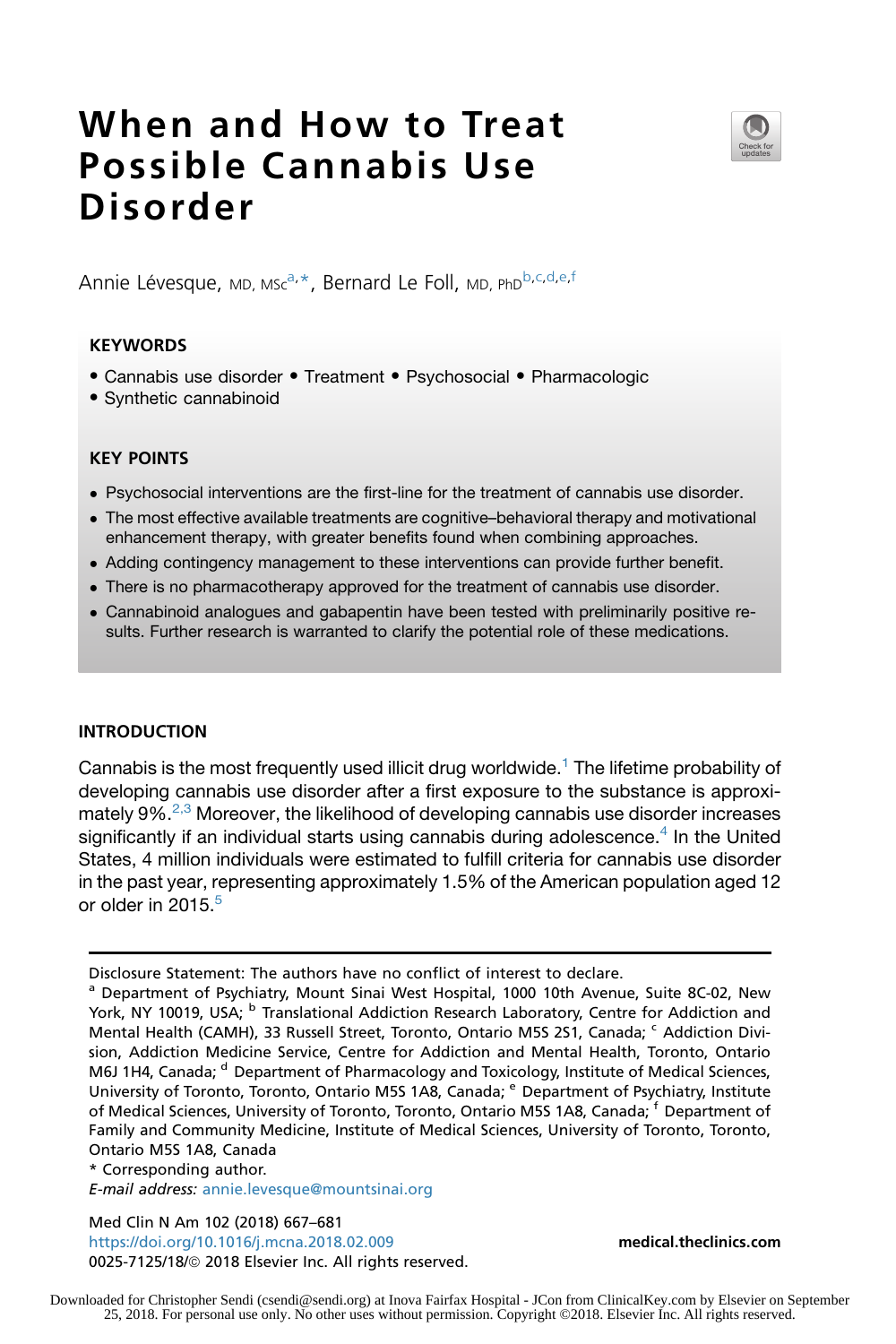The plant *Cannabis sativa* contains approximately 60 identified cannabinoid compounds, some of which exert an effect in the human body via interaction with the  $CB<sub>1</sub>$  and  $CB<sub>2</sub>$  receptors, located predominantly in the central nervous system and in the immune system, respectively. $6,7$  The main psychoactive properties of cannabis are attributed to the cannabinoid compound delta-9-tetrahydrocannabinol (THC), a partial agonist of the  $CB_1$  and  $CB_2$  receptors, that has been associated with the high produced by cannabis use and with its effects that lead to the development of addiction.  $6,8,9$  Recently, there has been a growing interest in cannabidiol, a nonpsychotropic component also present in different strains of cannabis. Cannabidiol has been shown to have antiepileptic properties in well-conducted clinical trials, and preclinical studies suggest it may have possible therapeutic properties, including its ability to decrease THC induced paranoia and euphoria, in addition to exerting a positive impact on anxiety and depression. $6,10-15$  It should be noted that, so far, only the antiepileptic effect of cannabidiol has been tested properly in human subjects, and the other properties of cannabidiol remain to be evaluated in rigorous large-scale clinical trials $15$ 

Cannabis is often used recreationally for its euphoria-producing effects. Other symptoms and signs of acute cannabis intoxication include increased appetite, tachycardia, tachypnea, high blood pressure, ocular erythema, dry mouth, and altered judgment. Cannabis use has been associated with a number of deleterious health outcomes, including worsening of respiratory problems, worsening of bipolar disorder-associated symptoms, short-term impairment of learning and memory, and higher risks of death from motor vehicle accidents.<sup>[16](#page-11-0)</sup> There is also substantial evidence regarding the association between frequent cannabis use and psychosis, including schizophrenia, although the exact interplay remains controversial.<sup>[16](#page-11-0)</sup> It is possible that exposure to cannabis may precipitate an earlier occurrence of psychotic symptoms in predisposed subjects, as suggested by the transient occurrence of symptoms that resemble those of a psychosis after THC administration in human laboratory studies.<sup>17</sup> However, the fact that the prevalence of schizophrenia has been stable over time while the use of cannabis and the potency of cannabis used has increased does not support a causal relationship between cannabis use and schizophrenia.

A diagnosis of cannabis use disorder as defined by the fifth edition of the *Diagnostic and Statistical Manual of Mental Disorders* (DSM-5) is made when there is a problematic pattern of use leading to significant impairment or distress, as manifested by at least 2 of the symptoms listed in the DSM-5, occurring within a 12-month period.<sup>[18](#page-11-0)</sup> Discontinuation of cannabis use after regular, prolonged use is associated with a withdrawal syndrome that is recognized by the DSM-5, characterized by the emergence of symptoms such as anxiety, dysphoria, sleep disturbance, irritability, and anorexia.<sup>[18,19](#page-11-0)</sup> Although cannabis withdrawal can be distressing, it is not life threatening. Nonetheless, the experience of withdrawal symptoms makes cannabis cessation more challenging and individuals experiencing a higher number of withdrawal symptoms have greater risks of rapid relapse to cannabis use compared with those experiencing fewer symptoms.<sup>[20](#page-11-0)</sup>

Demand for cannabis-related health care services has been increasing in most re-gions of the world, including North America.<sup>[1](#page-10-0)</sup> This finding may partly be explained by a significant increase over the past decades in the concentration of THC in cannabis as well as by the emergence of synthetic cannabinoid, a group of chemically synthesized highly potent cannabinoid analogues that are often associated with more severe use-related outcomes.<sup>[21](#page-11-0)</sup> Moreover, the recent legalization of marijuana use in numerous US states has contributed to easier access to the substance. Hence,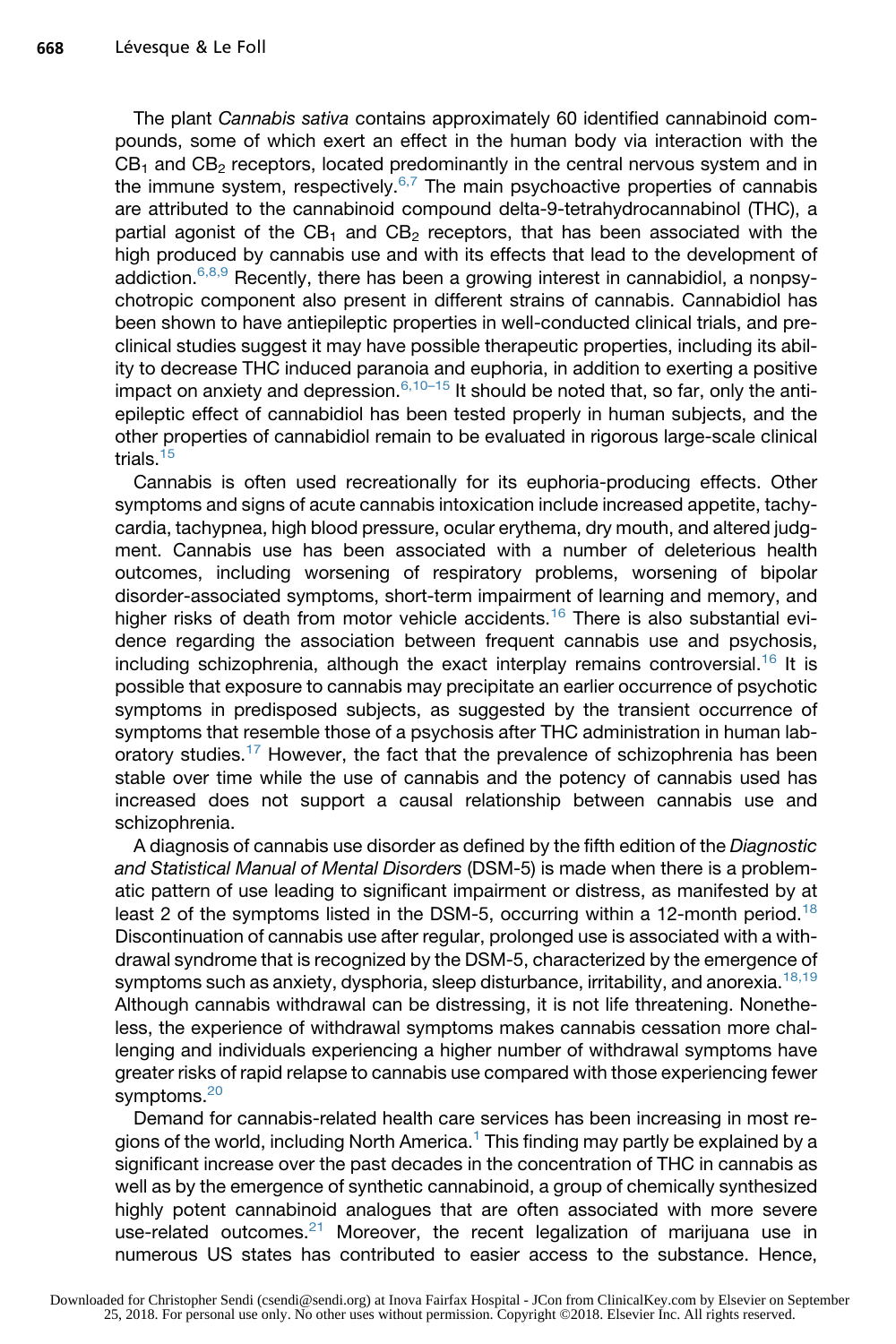data from the states that have legalized marijuana for recreational use indicate an increase in cannabis use and in cannabis-related emergency room visits and hospitalizations.<sup>22-24</sup>

Despite the high prevalence of cannabis use disorder, awareness regarding effective treatment options remain limited within the medical community. Better knowledge by clinicians regarding the management of cannabis use disorder could likely improve patient outcomes. This article offers an overview of the different effective approaches for the treatment of cannabis use disorder.

# GENERAL TREATMENT PRINCIPLES

The intensity of the treatment recommended for a patient using cannabis largely depends on the clinical presentation. Therefore, a proper assessment and screening needs to be performed before establishing an appropriate treatment plan. Although no consensus screening recommendations have been published, authors have suggested the following recommendations. Physicians should question every patient at least once regarding cannabis use. Adolescents, young adults, and patients at high risk for cannabis-related harm (eg, patients with comorbid psychiatric or substance use disorders) should be asked about cannabis use more frequently, for example, at every routine medical visit. $25$  When a patient reports using cannabis, the physician should inquire about clinical indicators of problematic cannabis use, including daily or near daily use, poor social functioning, poor functioning at work or school, unsuccess-ful attempts to reduce use, and concerns from family or friends.<sup>[25](#page-11-0)</sup> When problematic use is suspected, the DSM-5 criteria should be reviewed to establish a diagnosis of cannabis use disorder.

Differentiating between recreational cannabis use and cannabis use disorder is an important step to determine what type of treatment is appropriate. The type of treatment offered also depends on a patient's motivation and desire to quit, and is often related to the level of distress experienced in relation to substance use. For patients using cannabis without fulfilling the criteria for cannabis use disorder, and for patients with cannabis use disorder who have no desire to diminish or discontinue their use, offering counseling as a part of medical visits is appropriate. Counseling can be based on the Lower Risk Cannabis Use Guidelines, a guideline based on a systematic literature review conducted by a group of international experts to identify behaviors that could be modified to decrease adverse health consequences from cannabis use.<sup>26</sup> The main recommendations issued by the group are summarized in **[Box 1](#page-3-0)**.

For patients with a diagnosis of cannabis use disorder who are interested in receiving treatment, it is generally recommended to provide a referral to an addiction physician or to an addiction treatment program. If these options are not available, psychiatrists, psychologists, or counselors with expertise in addiction can also provide valuable specialized care. The treatment of cannabis use disorder is generally performed in an outpatient setting. Inpatient or residential treatments are generally limited to patients with comorbid psychiatric or substance use disorder justifying a higher level of care. It is recommended to establish treatment goals early in the episode of care to inform the appropriate treatment approach. Treatment goals are based on a patient's individual objectives, and may vary greatly, ranging from total abstinence, reducing the amount of cannabis used, to avoiding hazardous use. The use of urine drug screening may be useful in the course of treatment to monitor abstinence in patients aiming to fully discontinue cannabis use, but is of little usefulness in patients aiming to decrease their use, because routine drug screening only provides qualitative results. In patients with regular, heavy cannabis use, the interpretation of cannabis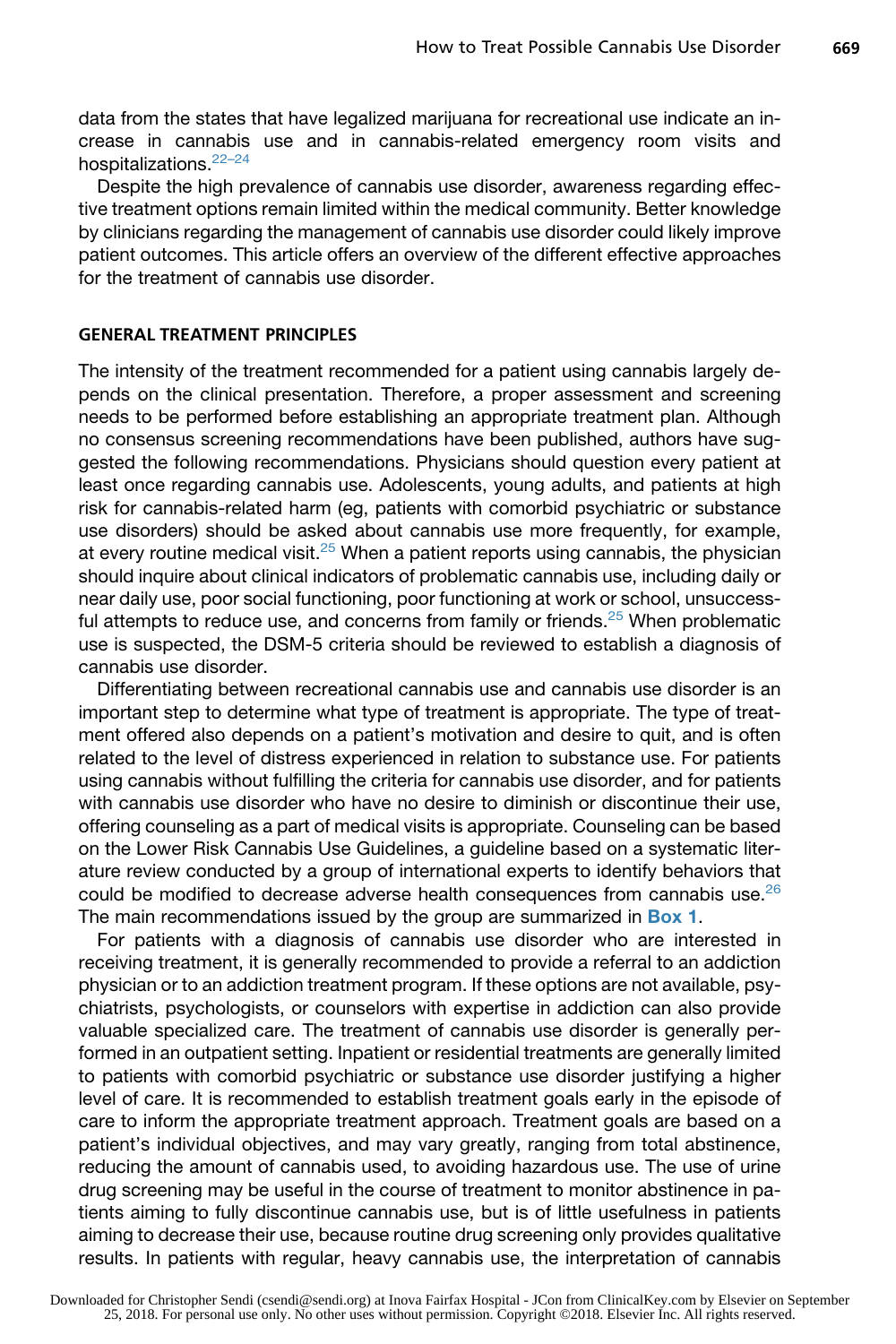#### <span id="page-3-0"></span>Box 1

Main recommendations from the lower risk cannabis use guidelines

- 1. Abstaining from using cannabis to fully prevent cannabis-related health problems.
- 2. Avoiding initiation of cannabis use before the age of 16 years.
- 3. Choosing cannabis products with low THC potency or balanced THC-cannabidiol ratio.
- 4. Abstaining from using synthetic cannabinoid.
- 5. Favoring nonsmoking methods of consumption.
- 6. Avoiding deep inhalation practices, which may increase risks of respiratory problems.
- 7. Avoiding daily or near-daily cannabis use.
- 8. Abstaining from driving while impaired from cannabis to prevent motor vehicle accidents.
- 9. Populations at higher risk of cannabis-related adverse effects should refrain from using cannabis, including pregnant women and individuals with a predisposition for, or with a first-degree family history of psychosis or substance use disorder.
- 10. Avoiding to combine the aforementioned risk behaviors (eg, combining early initiation and high-frequency use could magnify the likelihood of experiencing cannabis-related adverse outcomes).

Abbreviation: THC, delta-9-tetrahydrocannabinol. Adapted from Fischer B, Russell C, Sabioni P, et al. Lower-risk cannabis use guidelines: a comprehensive update of evidence and recommendations. Am J Public Health 2017;107(8):e4; with permission.

toxicology results can be challenging because qualitative results may remain positive up to 4 weeks after cessation of use. Furthermore, urine drug screening is of little usefulness in patients using synthetic cannabinoid because many of these compounds are not captured by urine drug testing.

Currently, psychosocial interventions are the first line for the treatment of cannabis use disorder, with some specific forms of such interventions having shown effectiveness in reducing cannabis use. A number of pharmacologic approaches have been tested in regard to their impact on cannabis use and on the severity of withdrawal symptoms yielding limited positive outcomes. Although a few medications have shown some promising results warranting further research, no medication is currently approved by the US Food and Drug Administration for the treatment of cannabis use disorder.

# PSYCHOSOCIAL INTERVENTIONS

Different psychosocial interventions have been shown to be effective in reducing the frequency of cannabis use and the severity of cannabis use disorder.<sup>[27](#page-11-0)</sup> The most effective approaches are cognitive–behavioral therapy (CBT), motivational enhancement therapy (MET), and a combination of both. Contingency management (CM) is also efficacious when combined with either of these interventions.<sup>[27](#page-11-0)</sup> As a general principle, greater effectiveness is achieved when psychosocial treatments are implemented with higher intensity over longer periods of time (>4 treatment sessions over a period of  $>1$  month).<sup>[27](#page-11-0)</sup> This section presents an overview of the different psychosocial interventions available for the treatment of cannabis use disorder ([Table 1](#page-4-0)).

# Cognitive–Behavioral Therapy

CBT is a psychotherapeutic approach that focuses on the identification and modification of problematic thoughts and behaviors. It can be delivered in a group or individual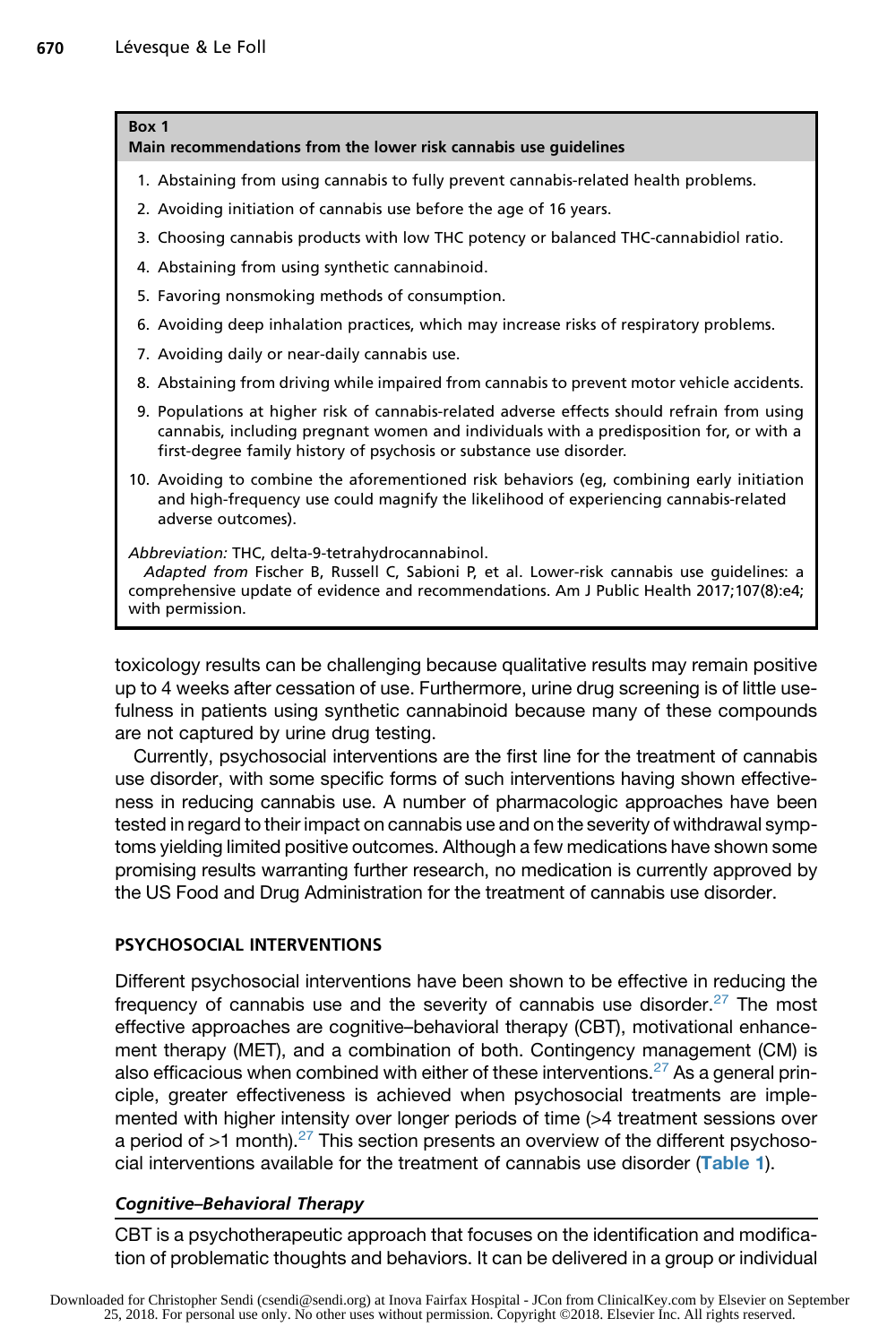<span id="page-4-0"></span>

| Table 1<br>Main psychosocial interventions recommended for the treatment of cannabis use and<br>cannabis use disorder |                                                                                                                   |                                                                                                  |                                                                                                                                  |
|-----------------------------------------------------------------------------------------------------------------------|-------------------------------------------------------------------------------------------------------------------|--------------------------------------------------------------------------------------------------|----------------------------------------------------------------------------------------------------------------------------------|
| Condition                                                                                                             | Intervention                                                                                                      | <b>Setting</b>                                                                                   | <b>Outcomes</b>                                                                                                                  |
| Cannabis use                                                                                                          | Brief counseling<br>Education on safer<br>cannabis use<br>practices based on<br>the LRCUG                         | Individual; can be<br>delivered by any<br>physician during a<br>regular medical<br>visit         | Decrease adverse health<br>consequences from<br>cannabis use                                                                     |
| Cannabis use<br>disorder                                                                                              | <b>CRT</b><br>Identification and<br>modification of<br>problematic<br>thoughts and<br><b>behaviors</b>            | Individual or group<br>setting; generally<br>delivered by a<br>trained addiction<br>professional | Decrease cannabis use <sup>a</sup><br>Decrease cannabis<br>related-problems                                                      |
|                                                                                                                       | <b>MFT</b><br>Enhancement of<br>intrinsic motivation<br>to change by<br>exploring and<br>resolving<br>ambivalence | Individual or group<br>setting; generally<br>delivered by a<br>trained addiction<br>professional | Decrease cannabis use <sup>b</sup><br>Decrease cannabis-related<br>problems<br>Decrease the severity of<br>cannabis use disorder |
|                                                                                                                       | CM.<br>Providing incentives<br>(vouchers)<br>contingent upon<br>positive treatment<br>outcomes                    | Used as an<br>augmentation<br>treatment combined<br>with CBT or MET                              | Enhances the effectiveness<br>of CBT and MET to<br>decrease cannabis use                                                         |

Abbreviations: CBT, cognitive–behavioral therapy; CM, contingency management; LRCUG, lower risk cannabis use guidelines; MET, motivation enhancement therapy.<br><sup>a</sup> The intervention is effective to decrease the number of days of use, to decrease the number of

joints per day and to increase past month abstinence.<br>b The intervention is effective to decrease the number of days of use and the number of joints

per day.

setting. In the context of substance use disorder, this approach emphasizes coping strategies learning, problem solving, and promoting the substitution of cannabis use by alternative, better adapted behaviors.<sup>[28](#page-11-0)</sup> CBT effectively reduced the frequency of cannabis use among patients with cannabis use disorder.<sup>[27,29,30](#page-11-0)</sup> A 2016 metaanalysis evaluating the effectiveness of different psychosocial interventions for the treatment of cannabis use disorder found that individuals receiving CBT used cannabis on fewer days in the month before assessment compared with those assigned to the inactive control group (mean difference, 10.94; 95% confidence interval [CI], 7.44–14.44;  $n = 134$ .<sup>[27](#page-11-0)</sup> Compared with inactive control, CBT was also found effective in increasing abstinence in the month before assessment (risk ratio; 4.81; 95% CI, 1.17–19.70;  $n = 171$ ), in reducing the number of joints used per day (standardized mean difference  $[SMD]$ , 4.60; 95% CI, 2.21–7.00; 2 studies  $[n = 306]$ ) and in decreasing cannabisrelated problems (SMD, 7.88; 95% CI, 6.86-8.90; n =  $135$ ).<sup>27</sup>

# Motivational Enhancement Therapy

MET is a psychotherapeutic approach that promotes the importance of self-efficacy and positive changes. It can be delivered in an individual or group setting. The objective of MET intervention is to enhance intrinsic motivation to change by exploring and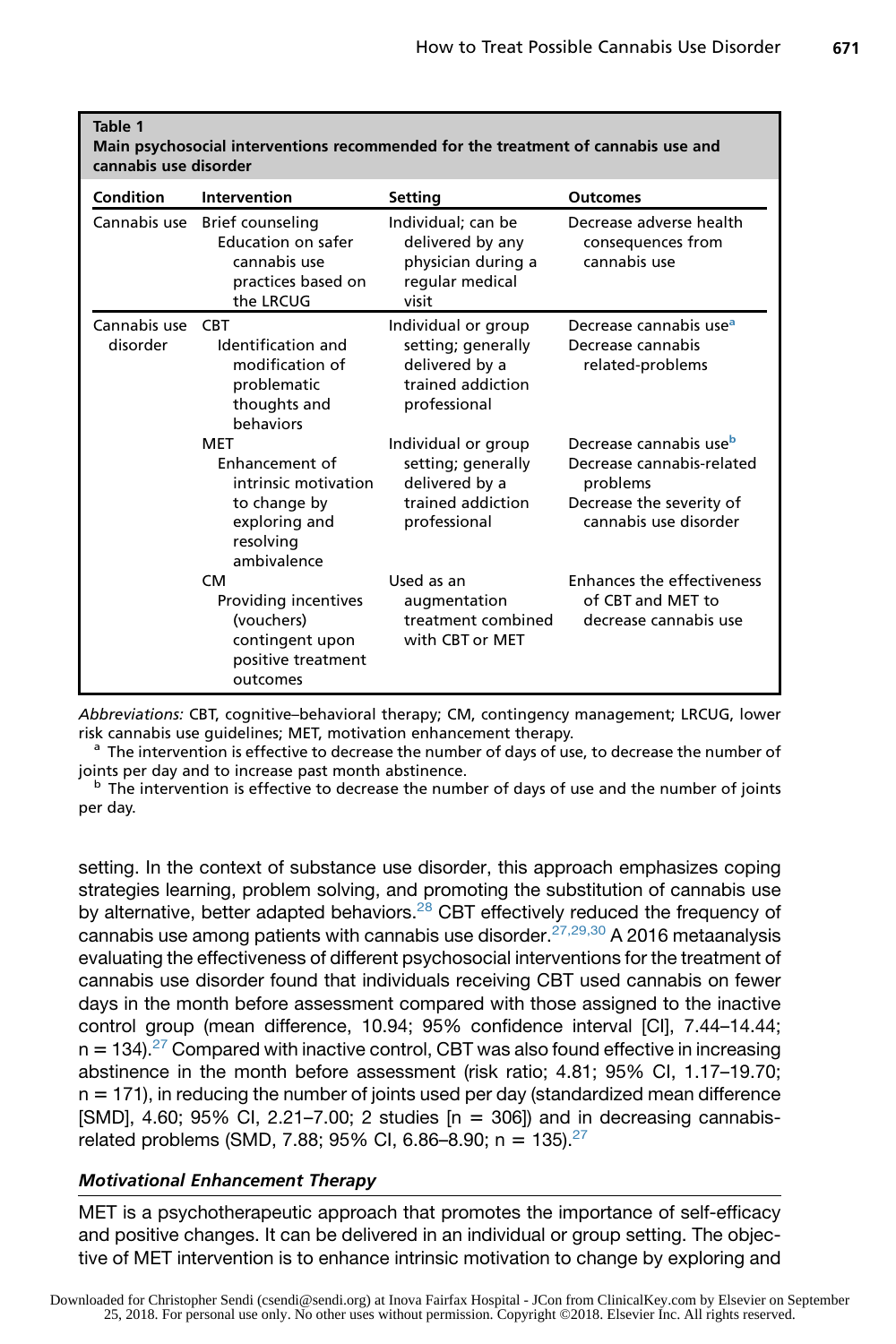resolving ambivalence in a nonjudgmental and empathic environment.<sup>[31](#page-12-0)</sup> The aforementioned 2016 metaanalysis found a significant impact of MET on most of the primary outcomes examined (with the exception of past month abstinence), overall supporting the effectiveness of this psychotherapeutic approach for the treatment of cannabis use disorder.<sup>[27](#page-11-0)</sup> MET was found effective in reducing the number of days of cannabis use in the month before assessment among participants treated with MET compared with inactive control (mean difference, 4.45; 95% CI, 1.90–7.00; 4 studies  $[n = 612]$ .<sup>[27](#page-11-0)</sup> MET was also found superior to inactive control in reducing cannabis-related problems (SMD, 3.29; 95% CI, 1.85–4.72; 4 studies  $[n = 612]$ ) and in decreasing the number of joints smoked per day (SMD, 3.14; 95% CI, 2.66-3.61; 4 studies  $[n = 611]$ ) and the severity of cannabis use disorder (SMD, 4.07; 95% CI, 1.97–6.17; 2 studies  $[n = 316]$ .<sup>[27](#page-11-0)</sup> The impact of MET on abstinence from cannabis in the month before assessment was not statistically significant (risk ratio, 1.19; 95% CI, 0.43-3.28; n = 197).<sup>[27](#page-11-0)</sup>

# Contingency Management

CM is often combined with other interventions as an augmentation approach for the treatment of substance use disorder. In CM, incentives are provided, often in the form of vouchers contingent upon positive treatment outcomes such as attendance at treatment appointments and abstinence from substance use verified with urine toxicology. A number of studies conducted in different populations of individuals with substance use disorders support the effectiveness of CM in improving retention to treatment and in promoting abstinence. $32,33$  Although studies exploring the effectiveness of CM as a standalone treatment for cannabis use disorder are lacking, a number of clinical trials found that augmenting MET, CBT, or the combination of MET and CBT with abstinence-based CM improves the number of abstinent days compared with each of these psychotherapeutic approaches without CM.<sup>[27,34](#page-11-0)</sup>

# Alternative Approaches

Although the majority of studies on psychosocial interventions for the treatment of cannabis use disorder examined MET, CBT, or CM, alternative psychosocial approaches have also been tested, yielding weak or negative results. More specifically, evidence on mindfulness-based meditation, drug counseling, social support, and relapse prevention remain insufficient to recommend any of these approaches.<sup>[27](#page-11-0)</sup> Marijuana Anonymous, a mutual help group based on the 12-step principle of Alcohol Anonymous, is widely available; however, its effectiveness has not been rigorously studied.

# Combination Therapy

Although CBT and MET approaches were found equally effective for reducing cannabis use when compared with each other, a recent metaanalysis found maximal effectiveness of these interventions when delivered in combination compared with each treatment alone being delivered alone.<sup>[27](#page-11-0)</sup> Furthermore, adding CM to either MET, CBT, or their combination likely further improves effectiveness.<sup>[27](#page-11-0)</sup>

# PHARMACOTHERAPY

There is currently no US Food and Drug Administration–approved medication for the treatment of cannabis use disorder, although a few trials have shown promising results. Cannabinoid agonists may be of potential value to decrease symptoms of withdrawal and improve retention to treatment. Some evidence also suggests gabapentin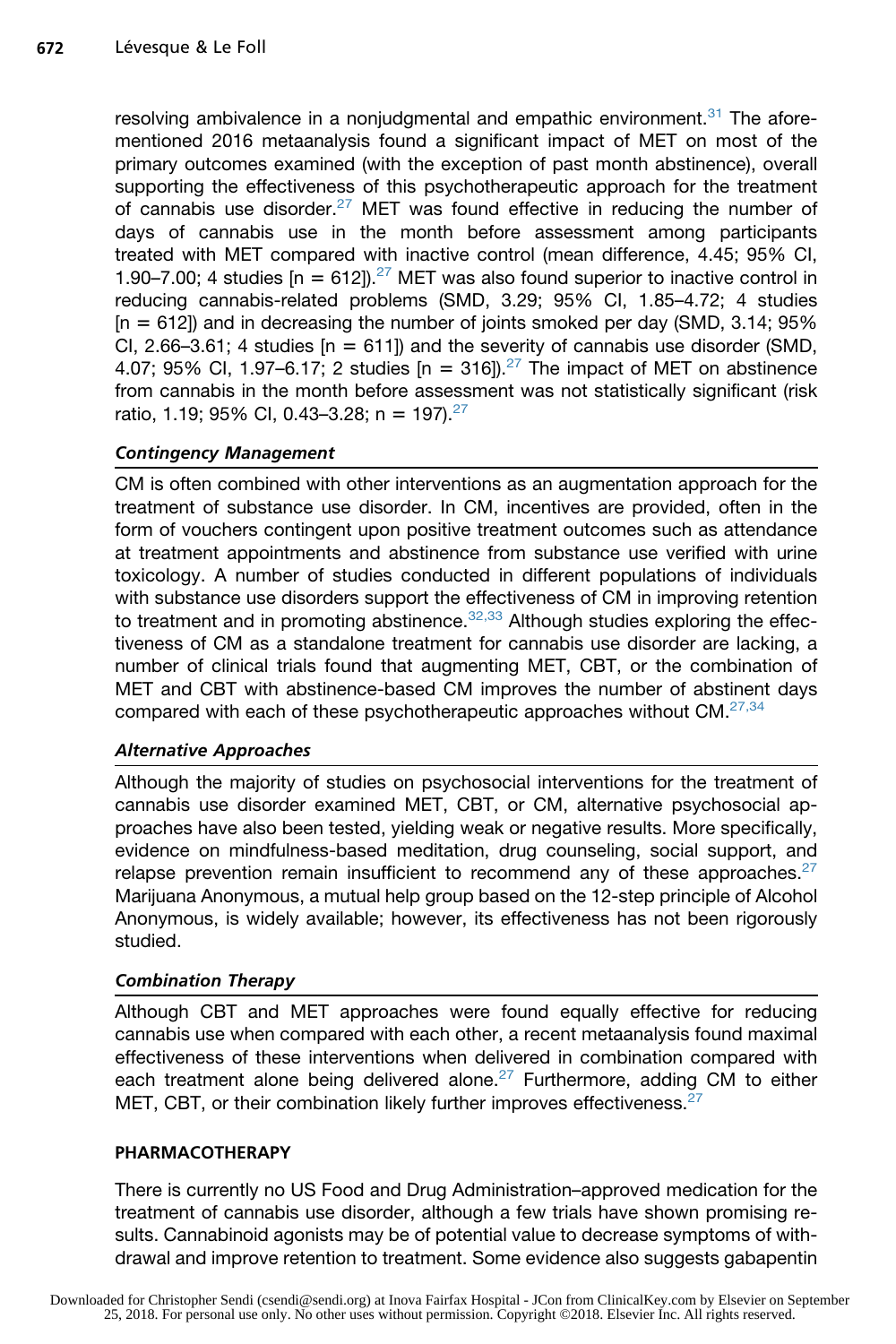may improve abstinence from cannabis. *N*-Acetylcysteine (NCA) was thought to be a promising approach based on data from an adolescent trial, but the initial positive findings have not been replicated in a recent clinical trial conducted in an adult pop-ulation.<sup>[35,36](#page-12-0)</sup> Further research is needed to confirm the effectiveness of these treatments. This section reviews the main pharmacotherapies that have shown preliminarily positive results for the treatment of cannabis use disorder.

#### Cannabinoid Agonists

# Delta-9-tetrahydrocannabinol analogues

Dronabinol Dronabinol (Marinol) is a synthetic form of THC that is bioavailable orally. It is currently approved by the US Food and Drug Administration for the treatment of chemotherapy-related nausea and vomiting and for appetite stimulation in patients with advanced human immunodeficiency virus infection.

A few studies support the effectiveness of dronabinol alone or in combination with lofexidine to improve symptoms of cannabis withdrawal. $37-41$  A 12-week trial of 156 adults with cannabis use disorder found that dronabinol 20 mg 2 times per day was effective in reducing symptoms of withdrawal and in improving retention to treatment but had no effect on marijuana use and on abstinence at the end of treatment.<sup>[39](#page-12-0)</sup> Two studies also suggested a dose-dependent effect of dronabinol in suppressing with-drawal symptoms with tested doses up to 120 mg/d. [37,40](#page-12-0)

Each study reported that the medication was well-tolerated with minimal side effects and an absence of adverse cognitive effects. Possible side effects from dronabinol include palpitations, tachycardia, flushing, vasodilation, euphoria, abnormality in thinking, dizziness, anxiety, and gastrointestinal symptoms.

Nabilone Nabilone (Cesamet) is a synthetic form of delta THC that acts as an agonist of the  $CB_1$  and  $CB_2$  receptors. It is approved for the treatment of nausea and vomiting induced by chemotherapy.

One small study of 11 non–treatment-seeking individuals who smoked cannabis daily found that nabilone significantly decreased relapse and improved withdrawal symptoms of irritability, insomnia, and disrupted food intake.<sup>[42](#page-12-0)</sup> A dose of 8 mg/d was associated with a modest impact on psychomotor task performance. This adverse effect was not found at a dose of 6 mg/d. Adverse effects most frequently reported from nabilone include drowsiness, dizziness, vertigo, euphoria, ataxia, depression, lack of concentration, sleep disorder, xerostomia, and visual disturbance.

# Combined delta-9-tetrahydrocannabinol/cannabidiol product

Nabiximols (Sativex) is a medication delivered as a buccal spray that contains THC and cannabidiol in approximately equal proportions. It acts as an agonist at the  $CB<sub>1</sub>$ and  $CB<sub>2</sub>$  receptors. Although it is not currently available in the United States, it is approved in different countries for the treatment of cancer pain as well as for spasticity and neuropathic pain associated with multiple sclerosis.

One Australian 28-day inpatient study of 51 adults with cannabis use disorder demonstrated the effectiveness of nabiximols administered at a dose up to 86.4 mg of THC and 80 mg of cannabidiol daily to reduce symptoms of withdrawal (including withdrawal- induced irritability, depression, and cravings) and to improve retention to treatment compared with placebo. $43$  No symptoms of intoxication were experienced. A Canadian study of 9 patients with cannabis use disorder found that high doses of nabiximols  $\ll 108$  mg of THC and  $\lt 100$  mg of cannabidiol daily) were effective in reducing symptoms of withdrawal during cannabis abstinence, but had no impact on cravings.<sup>[44](#page-12-0)</sup> In both studies, there was no impact of the treatment on cannabis use outcome. More research studies are required to validate its use for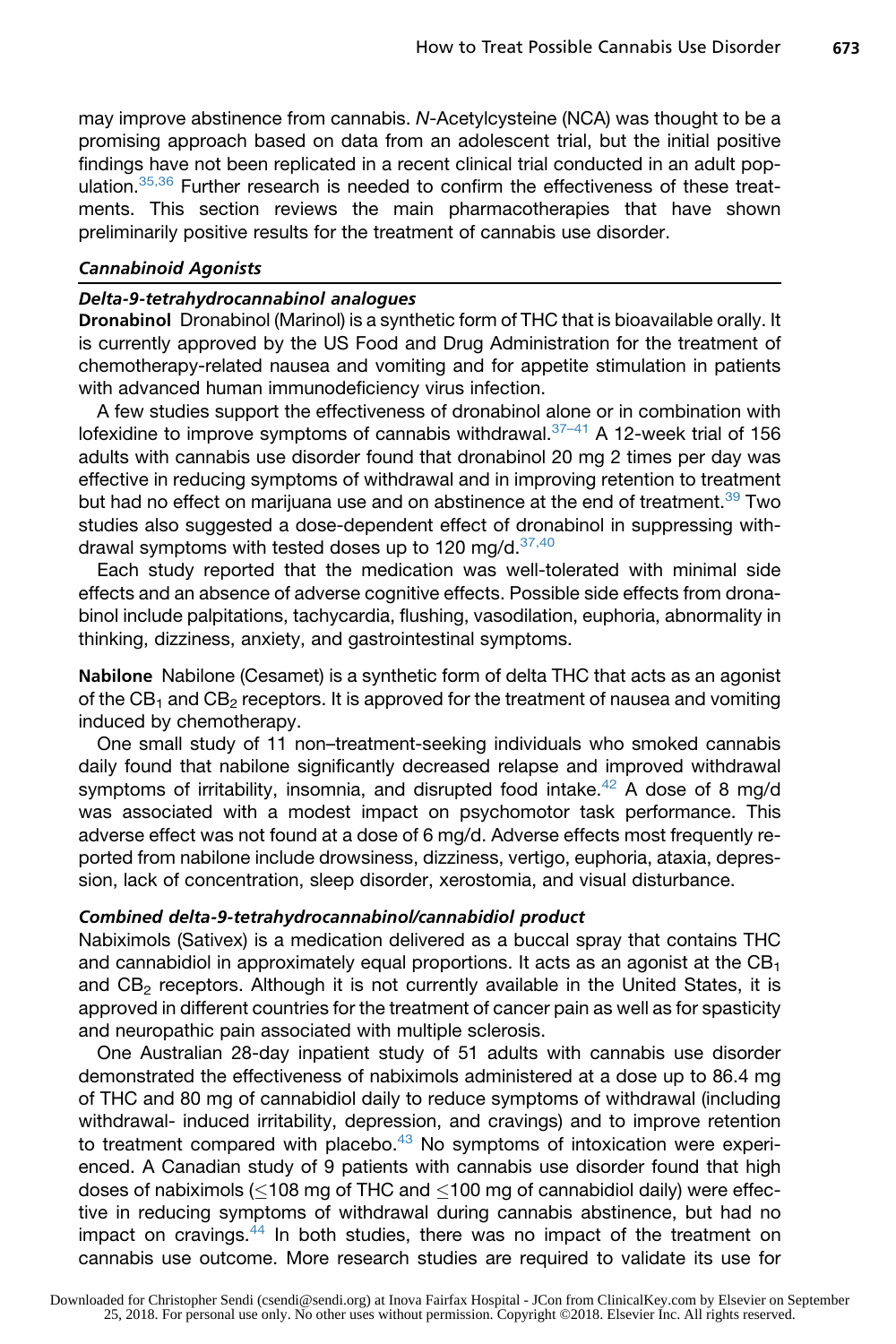cannabis use disorder treatment. It should be noted that, in those trials, the rate of adverse effects did not differ between the medication and placebo. Importantly, symptoms of intoxication were not noted in the groups treated with nabiximols. Side effects most frequently reported with nabiximols include dizziness, drowsiness, fatigue, and nausea.

# **Gabapentin**

Gabapentin is approved for the treatment of seizures and neuralgia. It acts by blocking voltage-dependent calcium channels, which indirectly modulates the inhibitory central nervous system neurotransmitter GABA. A 12-week randomized controlled trial of 50 adults with cannabis use disorder found that 1200 mg of gabapentin daily was effective in reducing cannabis use assessed both via urine drug testing and self-report, as well as in decreasing withdrawal symptoms including craving and improving executive function compared with the placebo group.<sup>[45](#page-12-0)</sup> In this trial, gabapentin was administered 300 mg twice per day and 600 mg at bedtime. Both groups received weekly individual drug counseling. Although these results are promising, more research is needed to support the effectiveness of this medication for the treatment of cannabis use disorder.

The medication was well-tolerated and there was no difference in the proportion of adverse reactions between groups. The most frequent adverse effects reported with gabapentin are dizziness, drowsiness, ataxia, and fatigue.

# N-Acetylcysteine

NAC is a derivative of the amino acid cysteine that modulates glutamate transmission. The presumed mechanism underlying NAC's possible efficacy is through the modulation of glutamate in the nucleus acumbens, a part of the brain reward circuitry that plays a significant role in the development of substance use disorders.

A study of 116 adolescents with cannabis use disorder aged between 15 and 21 years old showed that 8 weeks of treatment with NAC at a dose of 2400 mg/d doubled the odds of negative urine drug testing compared with placebo.<sup>[35](#page-12-0)</sup> However, this finding was not replicated in a subsequent study by the same group, where 12 weeks of treatment with NAC at a dose of 2400 mg/d showed no difference in cannabis abstinence compared with placebo amongst 302 adults with cannabis use disorder aged 18 to 50 years old. $36$ 

# **Other**

Numerous other tested pharmacologic approaches are likely of little value for the treatment of cannabis use disorder. These medications include escitalopram, fluoxetine, bupropion, nefazodone, venlafaxine, valproate, baclofen, modafinil, atomoxetine, buspirone, and naltrexone, all of which failed to demonstrate a significant positive impact on withdrawal or cannabis use outcomes.  $38,46-57$  In a human laboratory study, mirtazapine was found to improve sleep and food intake during abstinence, but did not impact withdrawal symptoms and relapse. $55$  Similarly, a human laboratory study showed that the antipsychotic quetiapine improved sleep quality and food intake, but also increased marijuana craving and self-administration.<sup>[58](#page-13-0)</sup>

Recently, data have emerged on the potential role of cannabidiol as a treatment op-tion for cannabis use disorder given its ability to decrease THC-induced euphoria.<sup>[13,14](#page-11-0)</sup> Although cannabidiol in combination with THC was found to improve symptoms of cannabis withdrawal, one laboratory study of cannabidiol administered alone did not show effectiveness in decreasing cannabis use or the subjective reinforcing effect of cannabis use.  $43,44,59$  It is unclear whether the impact of combination THC and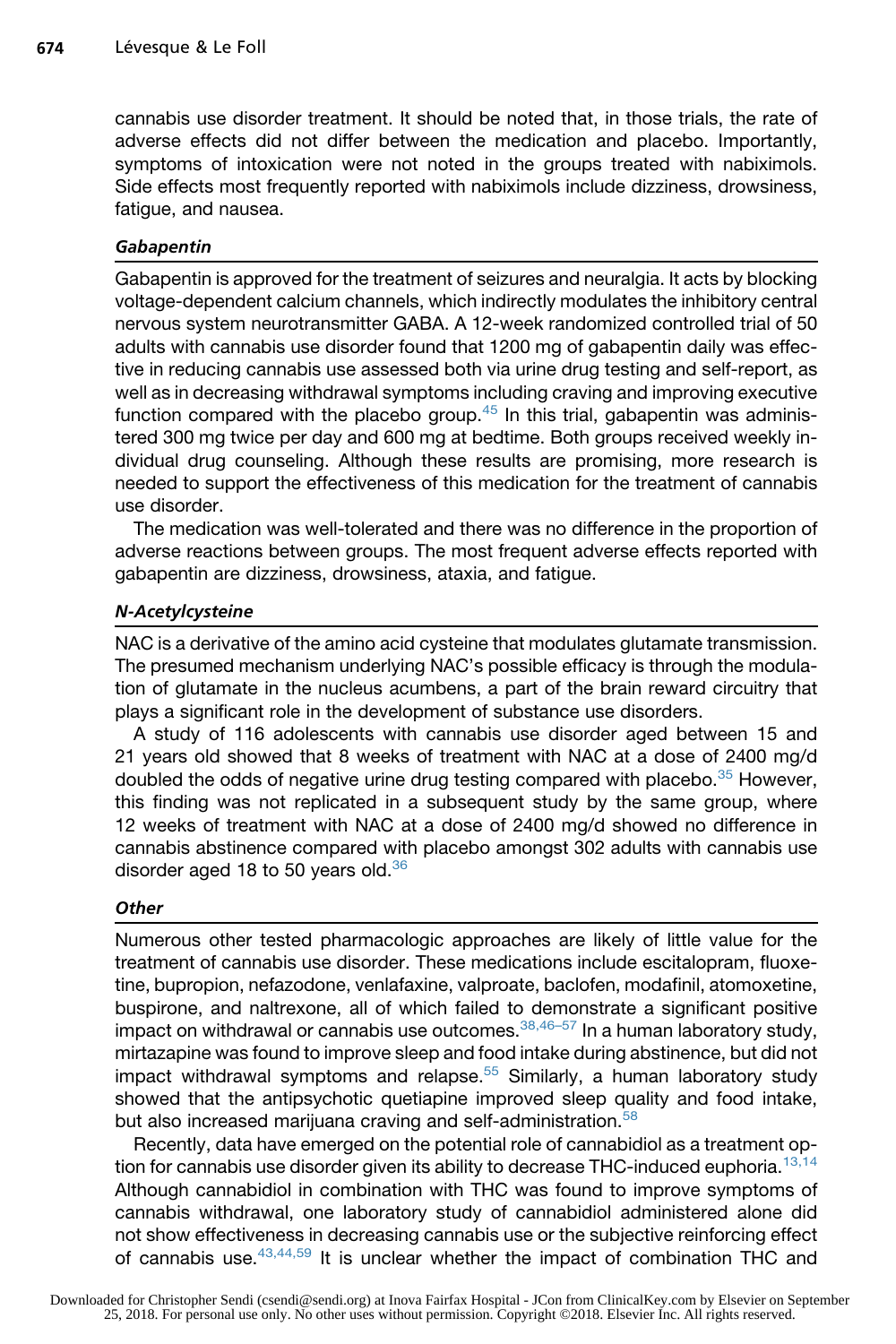cannabidiol treatment on reducing withdrawal symptoms can be partly attributed to the cannabidiol component or is instead owing to the effect of THC alone.

Rimonabant, an inverse agonist/antagonist of the  $CB_1$  receptor was found to decrease drug taking behavior and cue-induced reinstatement of drug-seeking behavior in abstinent monkeys and to attenuate the physiologic effect of cannabis intoxication in humans.<sup>60,61</sup> However, it was found to cause adverse psychiatric outcomes such as anxiety and depression and was removed from the market in 2008. $62,63$ 

AM4113, a  $CB_1$  receptor neutral antagonist has been studied in animal models, showing positive impact on reducing the use of cannabis without the negative psychiatric side effects of rimonabant.  $61,64$  This may be a promising treatment and further studies would be of interest.

Finally, a number of clinical trials are currently exploring the impact of different medications for the treatment of cannabis use disorder, including clonazepam, quetiapine, lorcaserin, FAAH-inhibitor, nabilone, NAC, cannabidiol, dronabinol in combination with clonidine, dextroamphetamine/amphetamine, and varenicline.

#### SYNTHETIC CANNABINOIDS

Synthetic cannabinoids are chemically synthesized compounds that are analogues to naturally occurring cannabinoids. They were first developed in laboratories for medical research in the 1960s and started being sold for recreational use around 2008 in the United States, most frequently under the names of "spice" or "K2."<sup>[65](#page-14-0)</sup> Over the past decade, they have gained popularity owing to their accessibility, the unclear legal status regarding their use, and the lack of detection in routine drug screening. An important feature of synthetic cannabinoid is the variability of their composition, with frequent occurrence of new derivative compounds, presumably with the objective of avoiding regulations.<sup>[66](#page-14-0)</sup> The heterogeneity of the synthetic cannabinoid group of compounds makes intoxication symptoms variable and less predictable.

Synthetic cannabinoids and cannabis bind to the same receptors and, therefore, both substances share common features in terms of signs and symptoms of intoxication and withdrawal. However, a number of synthetic cannabinoid compounds can have greater potency and binding affinity to the receptors compared with cannabis.[67,68](#page-14-0) Moreover, certain synthetic cannabinoids produce active metabolites that act as full receptor agonists as opposed to the partial agonist activity of THC.<sup>67,68</sup> These pharmacologic properties contribute to the greater severity of synthetic cannabinoids intoxication and withdrawal symptoms compared with regular cannabis.

The majority of cases of intoxication are not life threatening and may present with tachycardia, nausea, vomiting, behavioral perturbation, and anxiety, although some severe symptoms of intoxication have been reported, including new-onset psychosis, kidney injury, rhabdomyolysis, respiratory depression, and seizures. $69-71$  A few cases of death have been attributed to direct toxicity from synthetic cannabinoids causing cardiac arrhythmia, seizure, and kidney failure, whereas other cases of death were indirectly due to synthetic cannabinoids, such as hypothermia owing to individuals remaining unconscious outdoor in the winter or suicide.<sup>[69](#page-14-0)</sup>

#### Management of Acute Intoxication

Mild to moderate symptoms of intoxication are managed in the emergency department until resolution of symptoms (which typically last 4–6 hours), although more severe symptoms may warrant inpatient admission. In the majority of cases, acute intoxication is managed with supportive care and with intravenous fluid repletion.<sup>72</sup>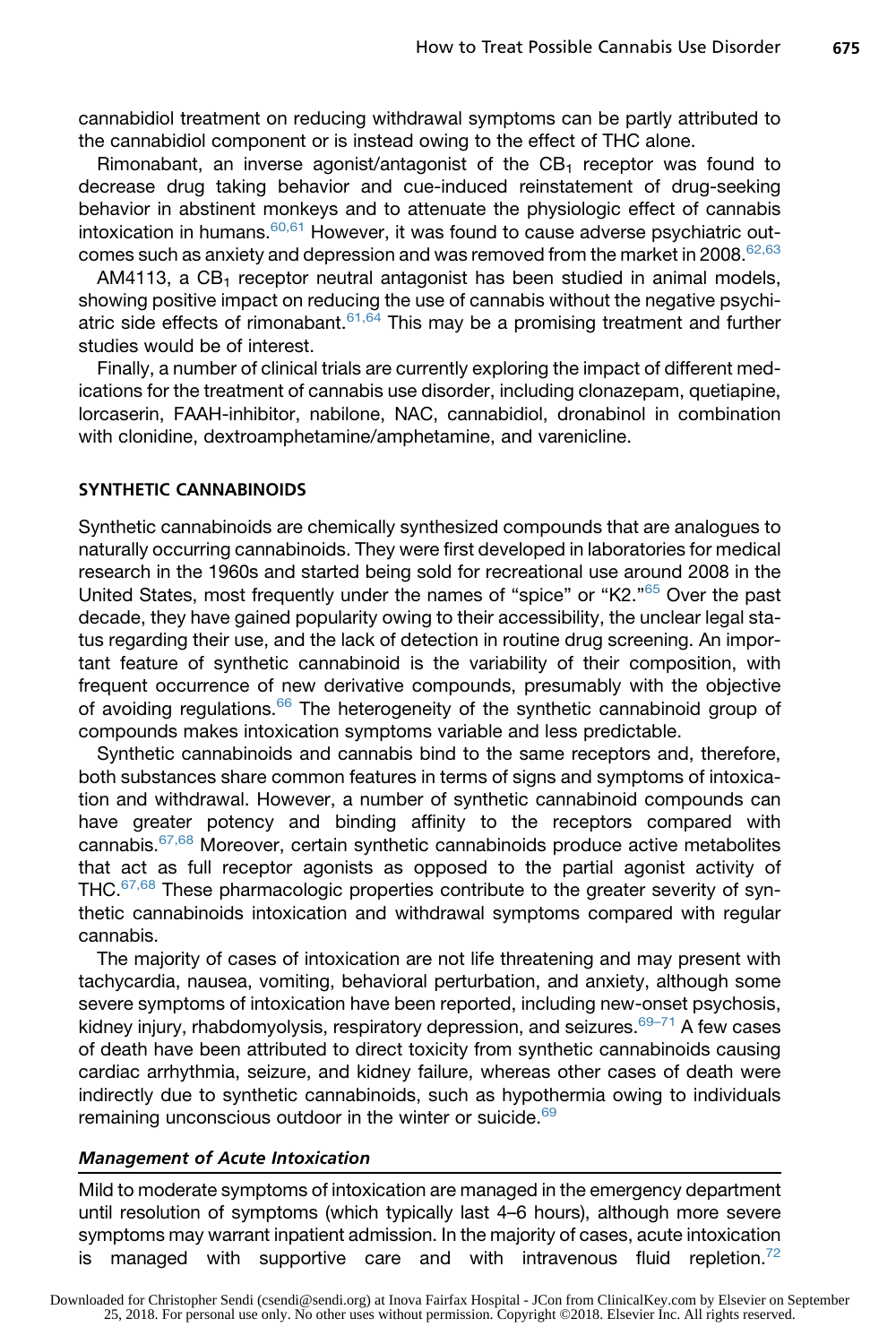Benzodiazepines are used as a first line to treat agitation, irritability, psychosis, and seizure.<sup>72</sup> Antipsychotics may also be used to treat agitation and psychotic symp-toms.<sup>[72](#page-14-0)</sup> Antiemetic medications can be used to treat hyperemesis, although they are not always effective.<sup>73,74</sup> Poison control centers are available at all times and should be consulted for patients who are critically ill or for whom presentation symptoms are unclear.

### Management of Withdrawal

Abrupt discontinuation of synthetic cannabinoid after daily use has been associated with withdrawal symptoms ranging from mild symptoms such as headaches, anxiety, insomnia, nausea, vomiting, loss of appetite, diaphoresis, and craving to severe symp-toms including seizure, chest pain, palpitations, and dyspnea.<sup>[72](#page-14-0)</sup> In the absence of instruments designed to assess withdrawal symptoms from synthetic cannabinoids specifically, we suggest that clinicians use the DSM-5 diagnostic criteria for cannabis withdrawal. Similar to the management of acute intoxication, mild to moderate withdrawal symptoms can be managed in an outpatient setting, although severe cases may require inpatient care and continuous monitoring.

Benzodiazepines are used as a first-line treatment for the management of with-drawal symptoms including agitation, anxiety, and seizure.<sup>[75,76](#page-14-0)</sup> Quetiapine has been used with effectiveness to treat withdrawal induced agitation and anxiety after failure of a benzodiazepine trial.<sup>[75,76](#page-14-0)</sup>

Given the recent emergence of synthetic cannabinoids, knowledge regarding best treatment options remain limited and further research is needed to better guide clinical interventions.

#### FUTURE CONSIDERATIONS AND SUMMARY

Despite the high prevalence of cannabis use disorder, there are few effective treatment options available. MET and CBT are the most effective psychosocial interventions to reduce cannabis use in individuals with cannabis use disorder, with maximal results achieved when combining both approaches.<sup>[27](#page-11-0)</sup> Adding CM in the form of vouchers for negative urine drug test results can provide further benefit in the short term, although little evidence is available regarding long-term benefits. $27$ Treatment of greater intensity (>4 sessions over >1 month) is more effective than lower intensity interventions.<sup>[27](#page-11-0)</sup>

Although no pharmacotherapy is approved for the treatment of cannabis use disorder, data suggest that some medications may be of potential value. In line with the concept of using agonist medications to treat other substance use disorders, such as buprenorphine and methadone for opioid use disorder and nicotine replacement and varenicline for nicotine use disorder, there has been a growing interest in the potential role of cannabinoid analogues for the treatment of cannabis use disorder. It has been hypothesized that cannabinoid analogues could improve abstinence by attenuating withdrawal symptoms and by decreasing the pleasurable effect of cannabis. Although studies have consistently demonstrated the ability of cannabinoid analogues to decrease acute cannabis withdrawal symptoms, no impact was found on cannabis use outcomes.<sup>37-44</sup> Hence, the role of cannabinoid medications in the long-term treatment of cannabis use disorder remains to be investigated.

Gabapentin may provide some benefit in decreasing cannabis use and cannabis withdrawal symptoms.<sup>[45](#page-12-0)</sup> There are mixed results regarding the effect of NAC.<sup>[35,36](#page-12-0)</sup> Further research is warranted to clarify the potential role of the aforementioned medications. A number of pharmacotherapies are currently under investigation for the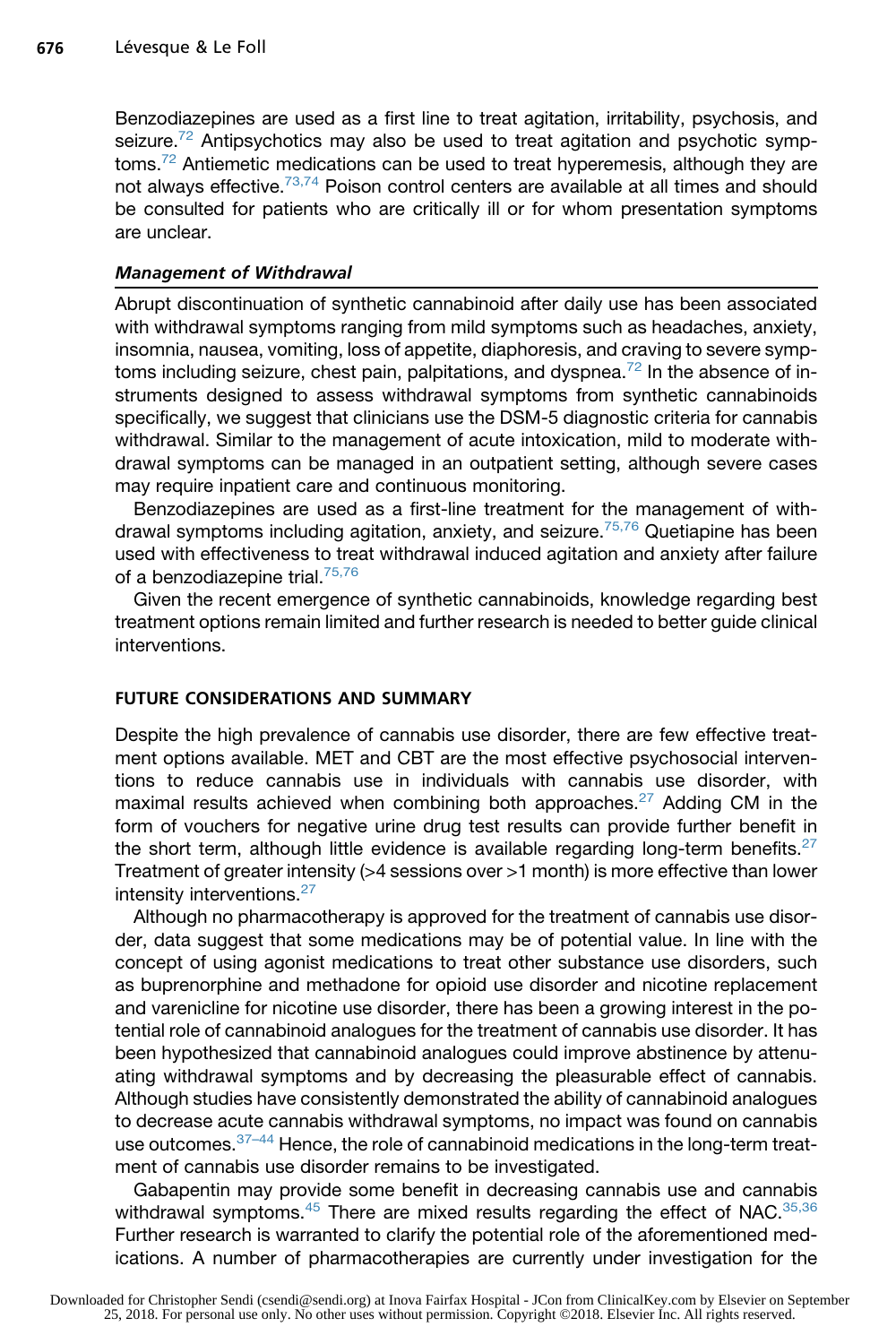<span id="page-10-0"></span>treatment of cannabis use disorder and may lead to the emergence of novel therapeutic options in the future.

Finally, data suggest gender differences in cannabis use and cannabis use disorder. Although men are more likely to initiate cannabis use and to have a lifetime diagnosis of cannabis use disorder, women demonstrate a faster progression from cannabis use to cannabis use disorder.<sup>[77,78](#page-14-0)</sup> Women with cannabis use disorder are also more likely than men to experience withdrawal symptoms, to have low scores on quality of life assessment scales, and to have comorbid mood or anxiety disorders.<sup>2,78–80</sup> These gender differences could potentially lead to the development of gender-specific treatment approaches, such as placing a greater emphasis on withdrawal symptoms and on the treatment of comorbid psychiatric disorders for women. Future studies exploring the impact of gender on response to treatments for cannabis use disorder would be of great interest.

# ACKNOWLEDGMENTS

The editors thank Jeanette M. Tetrault, Yale University School of Medicine, for providing a critical review of this article.

# **REFERENCES**

- 1. United Nations Office on Drugs and Crime. World drug report 2016. Vienna (Austria): 2016. Available at: <http://www.unodc.org/wdr2016/>. Accessed June, 2017.
- 2. [Lev-Ran S, Le Strat Y, Imtiaz S, et al. Gender differences in prevalence of sub](http://refhub.elsevier.com/S0025-7125(18)30013-0/sref2)[stance use disorders among individuals with lifetime exposure to substances: re](http://refhub.elsevier.com/S0025-7125(18)30013-0/sref2)[sults from a large representative sample. Am J Addict 2013;22\(1\):7–13](http://refhub.elsevier.com/S0025-7125(18)30013-0/sref2).
- 3. [Lopez-Quintero C, Perez de los Cobos J, Hasin DS, et al. Probability and predic](http://refhub.elsevier.com/S0025-7125(18)30013-0/sref3)[tors of transition from first use to dependence on nicotine, alcohol, cannabis, and](http://refhub.elsevier.com/S0025-7125(18)30013-0/sref3) [cocaine: results of the National Epidemiologic Survey on Alcohol and Related](http://refhub.elsevier.com/S0025-7125(18)30013-0/sref3) [Conditions \(NESARC\). Drug Alcohol Depend 2011;115\(1–2\):120–30.](http://refhub.elsevier.com/S0025-7125(18)30013-0/sref3)
- 4. [Le Strat Y, Dubertret C, Le Foll B. Impact of age at onset of cannabis use on](http://refhub.elsevier.com/S0025-7125(18)30013-0/sref4) [cannabis dependence and driving under the influence in the United States. Ac](http://refhub.elsevier.com/S0025-7125(18)30013-0/sref4)[cid Anal Prev 2015;76:1–5.](http://refhub.elsevier.com/S0025-7125(18)30013-0/sref4)
- 5. SAMHSA. Key substance use and mental health indicators in the United States: results from the 2015 National Survey on Drug Use and Health. 2017. Available at: [https://www.samhsa.gov/data/sites/default/files/NSDUH-FFR1-2015/NSDUH-](https://www.samhsa.gov/data/sites/default/files/NSDUH-FFR1-2015/NSDUH-FFR1-2015/NSDUH-FFR1-2015.htm#sudyr04)[FFR1-2015/NSDUH-FFR1-2015.htm#sudyr04.](https://www.samhsa.gov/data/sites/default/files/NSDUH-FFR1-2015/NSDUH-FFR1-2015/NSDUH-FFR1-2015.htm#sudyr04) Accessed June, 2017.
- 6. [Pertwee RG. Ligands that target cannabinoid receptors in the brain: from THC to](http://refhub.elsevier.com/S0025-7125(18)30013-0/sref6) [anandamide and beyond. Addict Biol 2008;13\(2\):147–59](http://refhub.elsevier.com/S0025-7125(18)30013-0/sref6).
- 7. [Mechoulam R, Parker LA. The endocannabinoid system and the brain. Annu Rev](http://refhub.elsevier.com/S0025-7125(18)30013-0/sref7) [Psychol 2013;64:21–47](http://refhub.elsevier.com/S0025-7125(18)30013-0/sref7).
- 8. [Solinas M, Goldberg SR, Piomelli D. The endocannabinoid system in brain](http://refhub.elsevier.com/S0025-7125(18)30013-0/sref8) [reward processes. Br J Pharmacol 2008;154\(2\):369–83.](http://refhub.elsevier.com/S0025-7125(18)30013-0/sref8)
- 9. [Mechoulam R, Hanus L. A historical overview of chemical research on cannabi](http://refhub.elsevier.com/S0025-7125(18)30013-0/sref9)[noids. Chem Phys Lipids 2000;108\(1–2\):1–13](http://refhub.elsevier.com/S0025-7125(18)30013-0/sref9).
- 10. [Leweke FM, Piomelli D, Pahlisch F, et al. Cannabidiol enhances anandamide](http://refhub.elsevier.com/S0025-7125(18)30013-0/sref10) [signaling and alleviates psychotic symptoms of schizophrenia. Transl Psychiatry](http://refhub.elsevier.com/S0025-7125(18)30013-0/sref10) [2012;2:e94](http://refhub.elsevier.com/S0025-7125(18)30013-0/sref10).
- 11. [Schier AR, Ribeiro NP, Silva AC, et al. Cannabidiol, a Cannabis sativa constituent,](http://refhub.elsevier.com/S0025-7125(18)30013-0/sref11) [as an anxiolytic drug. Rev Bras Psiquiatr 2012;34\(Suppl 1\):S104–10](http://refhub.elsevier.com/S0025-7125(18)30013-0/sref11).

Downloaded for Christopher Sendi (csendi@sendi.org) at Inova Fairfax Hospital - JCon from ClinicalKey.com by Elsevier on September<br>25, 2018. For personal use only. No other uses without permission. Copyright ©2018. Elsevie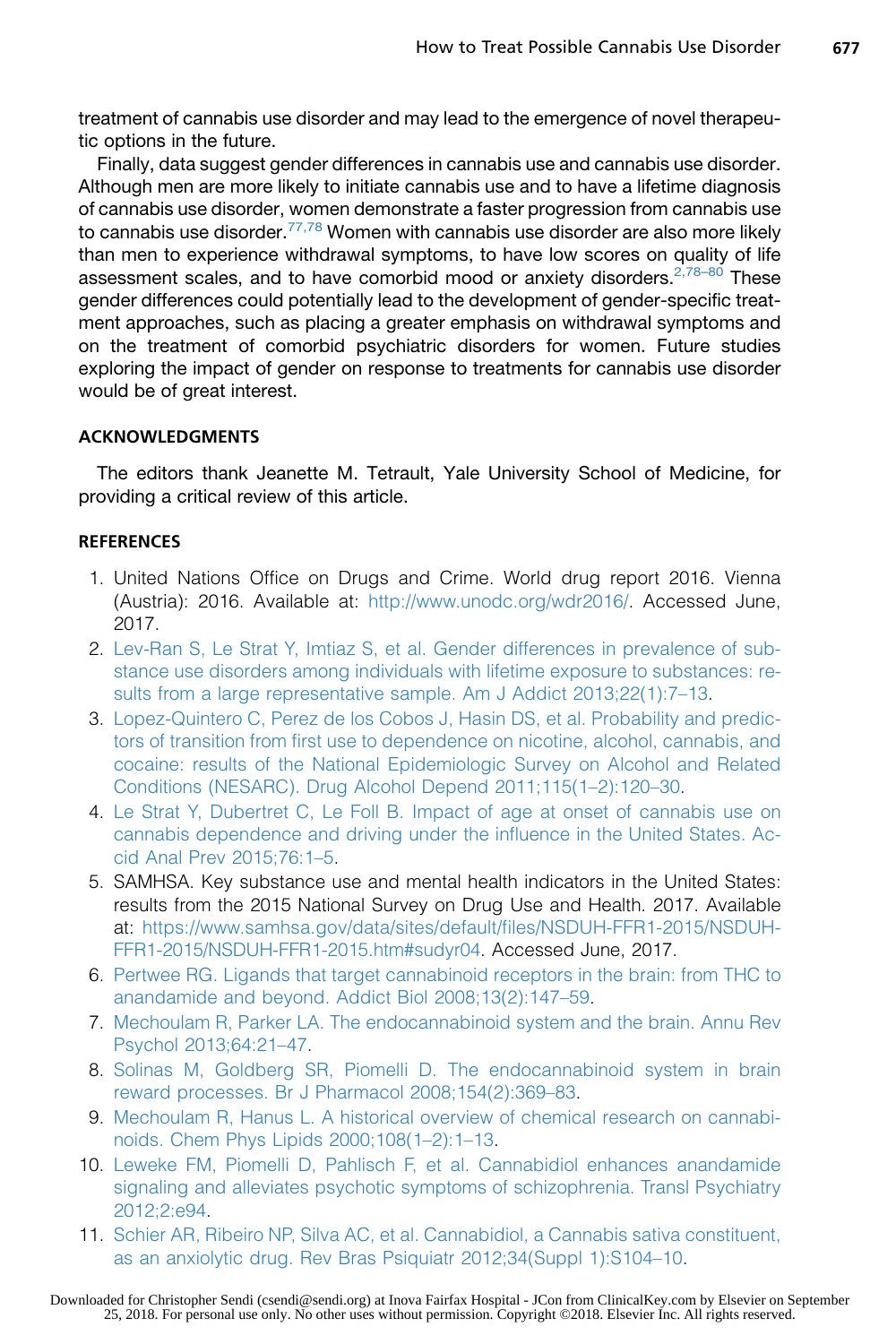- <span id="page-11-0"></span>12. [Campos AC, Moreira FA, Gomes FV, et al. Multiple mechanisms involved in the](http://refhub.elsevier.com/S0025-7125(18)30013-0/sref12) [large-spectrum therapeutic potential of cannabidiol in psychiatric disorders.](http://refhub.elsevier.com/S0025-7125(18)30013-0/sref12) [Philos Trans R Soc Lond B Biol Sci 2012;367\(1607\):3364–78](http://refhub.elsevier.com/S0025-7125(18)30013-0/sref12).
- 13. [Englund A, Morrison PD, Nottage J, et al. Cannabidiol inhibits THC-elicited para](http://refhub.elsevier.com/S0025-7125(18)30013-0/sref13)[noid symptoms and hippocampal-dependent memory impairment.](http://refhub.elsevier.com/S0025-7125(18)30013-0/sref13) [J Psychopharmacol 2013;27\(1\):19–27.](http://refhub.elsevier.com/S0025-7125(18)30013-0/sref13)
- 14. [Karniol IG, Shirakawa I, Kasinski N, et al. Cannabidiol interferes with the effects of](http://refhub.elsevier.com/S0025-7125(18)30013-0/sref14) [delta 9-tetrahydrocannabinol in man. Eur J Pharmacol 1974;28\(1\):172–7](http://refhub.elsevier.com/S0025-7125(18)30013-0/sref14).
- 15. [Devinsky O, Cross JH, Laux L, et al. Trial of cannabidiol for drug-resistant sei](http://refhub.elsevier.com/S0025-7125(18)30013-0/sref15)[zures in the Dravet syndrome. N Engl J Med 2017;376\(21\):2011–20](http://refhub.elsevier.com/S0025-7125(18)30013-0/sref15).
- 16. [National Academies of Sciences, Engineering, and Medicine. The health effects](http://refhub.elsevier.com/S0025-7125(18)30013-0/sref16) [of cannabis and cannabinoids: the current state of evidence and recommenda](http://refhub.elsevier.com/S0025-7125(18)30013-0/sref16)[tions for research. Washington, DC: The National Academies Press; 2017. p. 486.](http://refhub.elsevier.com/S0025-7125(18)30013-0/sref16)
- 17. [D'Souza DC, Perry E, MacDougall L, et al. The psychotomimetic effects of intra](http://refhub.elsevier.com/S0025-7125(18)30013-0/sref17)[venous delta-9-tetrahydrocannabinol in healthy individuals: implications for psy](http://refhub.elsevier.com/S0025-7125(18)30013-0/sref17)[chosis. Neuropsychopharmacology 2004;29\(8\):1558–72.](http://refhub.elsevier.com/S0025-7125(18)30013-0/sref17)
- 18. [American Psychiatric Association. Diagnostic and statistical manual of mental](http://refhub.elsevier.com/S0025-7125(18)30013-0/sref18) [disorders, fifth edition \(DSM-5\). Arlington \(VA\): American Psychiatric Association;](http://refhub.elsevier.com/S0025-7125(18)30013-0/sref18) [2013](http://refhub.elsevier.com/S0025-7125(18)30013-0/sref18).
- 19. [Gorelick DA, Levin KH, Copersino ML, et al. Diagnostic criteria for cannabis with](http://refhub.elsevier.com/S0025-7125(18)30013-0/sref19)[drawal syndrome. Drug Alcohol Depend 2012;123\(1–3\):141–7.](http://refhub.elsevier.com/S0025-7125(18)30013-0/sref19)
- 20. [Cornelius JR, Chung T, Martin C, et al. Cannabis withdrawal is common among](http://refhub.elsevier.com/S0025-7125(18)30013-0/sref20) [treatment-seeking adolescents with cannabis dependence and major depres](http://refhub.elsevier.com/S0025-7125(18)30013-0/sref20)[sion, and is associated with rapid relapse to dependence. Addict Behav 2008;](http://refhub.elsevier.com/S0025-7125(18)30013-0/sref20) [33\(11\):1500–5.](http://refhub.elsevier.com/S0025-7125(18)30013-0/sref20)
- 21. [ElSohly MA, Mehmedic Z, Foster S, et al. Changes in cannabis potency over the](http://refhub.elsevier.com/S0025-7125(18)30013-0/sref21) [last 2 decades \(1995-2014\): analysis of current data in the United States. Biol](http://refhub.elsevier.com/S0025-7125(18)30013-0/sref21) [Psychiatry 2016;79\(7\):613–9.](http://refhub.elsevier.com/S0025-7125(18)30013-0/sref21)
- 22. [Wang GS, Roosevelt G, Heard K. Pediatric marijuana exposures in a medical](http://refhub.elsevier.com/S0025-7125(18)30013-0/sref22) [marijuana state. JAMA Pediatr 2013;167\(7\):630–3.](http://refhub.elsevier.com/S0025-7125(18)30013-0/sref22)
- 23. [Kim HS, Anderson JD, Saghafi O, et al. Cyclic vomiting presentations following](http://refhub.elsevier.com/S0025-7125(18)30013-0/sref23) [marijuana liberalization in Colorado. Acad Emerg Med 2015;22\(6\):694–9](http://refhub.elsevier.com/S0025-7125(18)30013-0/sref23).
- 24. [Wen H, Hockenberry JM, Cummings JR. The effect of medical marijuana laws on](http://refhub.elsevier.com/S0025-7125(18)30013-0/sref24) [adolescent and adult use of marijuana, alcohol, and other substances. J Health](http://refhub.elsevier.com/S0025-7125(18)30013-0/sref24) [Econ 2015;42:64–80.](http://refhub.elsevier.com/S0025-7125(18)30013-0/sref24)
- 25. [Turner SD, Spithoff S, Kahan M. Approach to cannabis use disorder in primary](http://refhub.elsevier.com/S0025-7125(18)30013-0/sref25) [care: focus on youth and other high-risk users. Can Fam Physician 2014;60\(9\):](http://refhub.elsevier.com/S0025-7125(18)30013-0/sref25) [801–8.](http://refhub.elsevier.com/S0025-7125(18)30013-0/sref25)
- 26. [Fischer B, Russell C, Sabioni P, et al. Lower-risk cannabis use guidelines: a](http://refhub.elsevier.com/S0025-7125(18)30013-0/sref26) [comprehensive update of evidence and recommendations. Am J Public Health](http://refhub.elsevier.com/S0025-7125(18)30013-0/sref26) [2017;107\(8\):e1–12](http://refhub.elsevier.com/S0025-7125(18)30013-0/sref26).
- 27. [Gates PJ, Sabioni P, Copeland J, et al. Psychosocial interventions for cannabis](http://refhub.elsevier.com/S0025-7125(18)30013-0/sref27) [use disorder. Cochrane Database Syst Rev 2016;\(5\):CD005336](http://refhub.elsevier.com/S0025-7125(18)30013-0/sref27).
- 28. [Beck A, Wright F, Newman C, et al. Cognitive therapy of substance abuse. New](http://refhub.elsevier.com/S0025-7125(18)30013-0/sref28) [York: Guilford Press; 1993](http://refhub.elsevier.com/S0025-7125(18)30013-0/sref28).
- 29. [Stephens RS, Roffman RA, Curtin L. Comparison of extended versus brief treat](http://refhub.elsevier.com/S0025-7125(18)30013-0/sref29)[ments for marijuana use. J Consult Clin Psychol 2000;68\(5\):898–908](http://refhub.elsevier.com/S0025-7125(18)30013-0/sref29).
- 30. [Copeland J, Swift W, Roffman R, et al. A randomized controlled trial of brief](http://refhub.elsevier.com/S0025-7125(18)30013-0/sref30) [cognitive-behavioral interventions for cannabis use disorder. J Subst Abuse Treat](http://refhub.elsevier.com/S0025-7125(18)30013-0/sref30) [2001;21\(2\):55–64 \[discussion: 5–6\].](http://refhub.elsevier.com/S0025-7125(18)30013-0/sref30)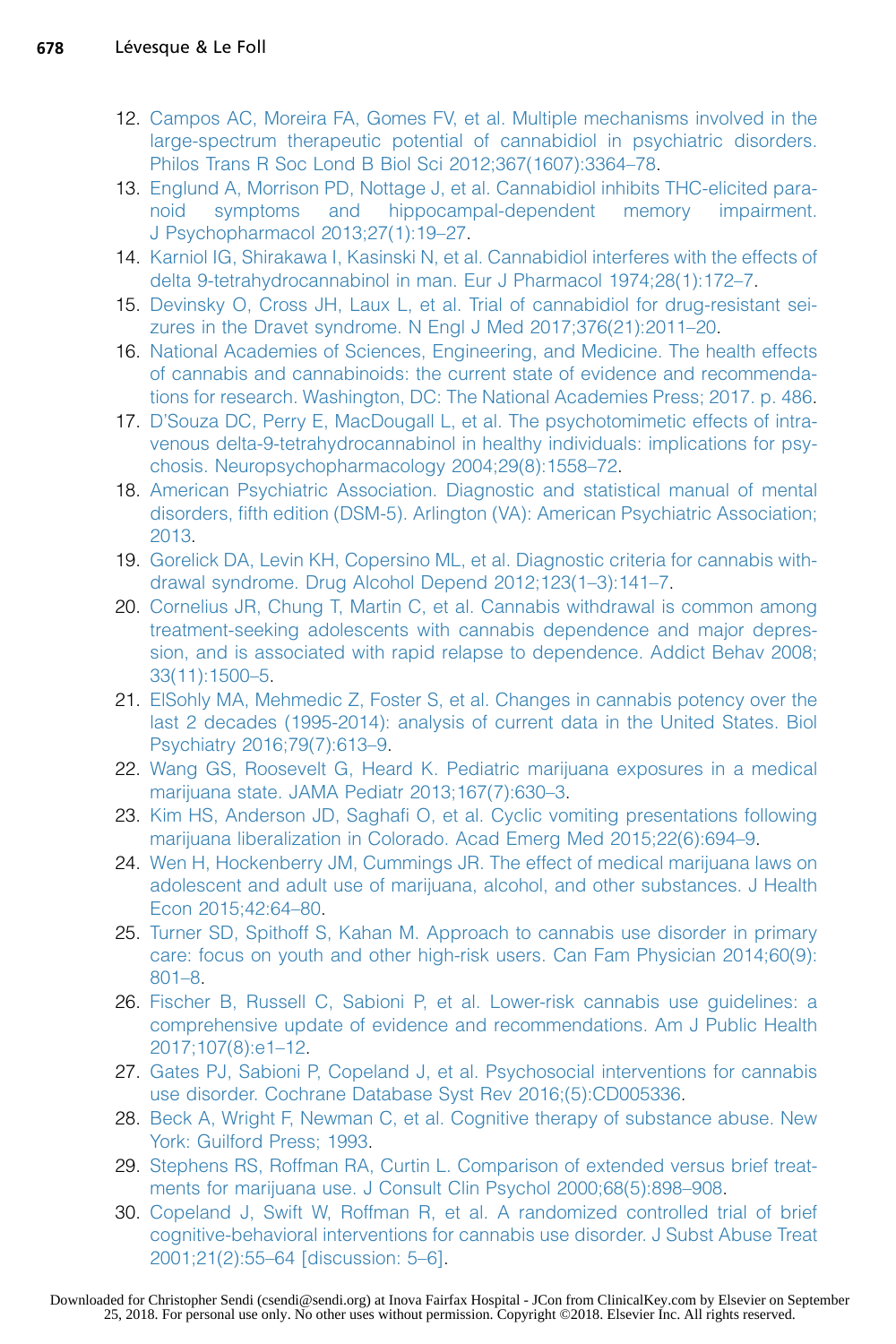- <span id="page-12-0"></span>31. [Miller WR, Rollnick S. Motivational interviewing: preparing people for change.](http://refhub.elsevier.com/S0025-7125(18)30013-0/sref31) [New York: The Guilford Press; 2002](http://refhub.elsevier.com/S0025-7125(18)30013-0/sref31).
- 32. [Petry NM, Peirce JM, Stitzer ML, et al. Effect of prize-based incentives on out](http://refhub.elsevier.com/S0025-7125(18)30013-0/sref32)[comes in stimulant abusers in outpatient psychosocial treatment programs: a na](http://refhub.elsevier.com/S0025-7125(18)30013-0/sref32)[tional drug abuse treatment clinical trials network study. Arch Gen Psychiatry](http://refhub.elsevier.com/S0025-7125(18)30013-0/sref32) [2005;62\(10\):1148–56.](http://refhub.elsevier.com/S0025-7125(18)30013-0/sref32)
- 33. [Peirce JM, Petry NM, Stitzer ML, et al. Effects of lower-cost incentives on stimu](http://refhub.elsevier.com/S0025-7125(18)30013-0/sref33)[lant abstinence in methadone maintenance treatment: a National Drug Abuse](http://refhub.elsevier.com/S0025-7125(18)30013-0/sref33) [Treatment Clinical Trials Network study. Arch Gen Psychiatry 2006;63\(2\):201–8](http://refhub.elsevier.com/S0025-7125(18)30013-0/sref33).
- 34. [Stanger C, Budney AJ, Kamon JL, et al. A randomized trial of contingency man](http://refhub.elsevier.com/S0025-7125(18)30013-0/sref34)[agement for adolescent marijuana abuse and dependence. Drug Alcohol](http://refhub.elsevier.com/S0025-7125(18)30013-0/sref34) [Depend 2009;105\(3\):240–7.](http://refhub.elsevier.com/S0025-7125(18)30013-0/sref34)
- 35. [Gray KM, Carpenter MJ, Baker NL, et al. A double-blind randomized controlled](http://refhub.elsevier.com/S0025-7125(18)30013-0/sref35) [trial of N-acetylcysteine in cannabis-dependent adolescents. Am J Psychiatry](http://refhub.elsevier.com/S0025-7125(18)30013-0/sref35) [2012;169\(8\):805–12.](http://refhub.elsevier.com/S0025-7125(18)30013-0/sref35)
- 36. [Gray KM, Sonne SC, McClure EA, et al. A randomized placebo-controlled trial of](http://refhub.elsevier.com/S0025-7125(18)30013-0/sref36) [N-acetylcysteine for cannabis use disorder in adults. Drug Alcohol Depend 2017;](http://refhub.elsevier.com/S0025-7125(18)30013-0/sref36) [177:249–57](http://refhub.elsevier.com/S0025-7125(18)30013-0/sref36).
- 37. [Budney AJ, Vandrey RG, Hughes JR, et al. Oral delta-9-tetrahydrocannabinol](http://refhub.elsevier.com/S0025-7125(18)30013-0/sref37) [suppresses cannabis withdrawal symptoms. Drug Alcohol Depend 2007;86\(1\):](http://refhub.elsevier.com/S0025-7125(18)30013-0/sref37) [22–9](http://refhub.elsevier.com/S0025-7125(18)30013-0/sref37).
- 38. [Haney M, Hart CL, Vosburg SK, et al. Marijuana withdrawal in humans: effects of](http://refhub.elsevier.com/S0025-7125(18)30013-0/sref38) [oral THC or divalproex. Neuropsychopharmacology 2004;29\(1\):158–70](http://refhub.elsevier.com/S0025-7125(18)30013-0/sref38).
- 39. [Levin FR, Mariani JJ, Brooks DJ, et al. Dronabinol for the treatment of cannabis](http://refhub.elsevier.com/S0025-7125(18)30013-0/sref39) [dependence: a randomized, double-blind, placebo-controlled trial. Drug Alcohol](http://refhub.elsevier.com/S0025-7125(18)30013-0/sref39) [Depend 2011;116\(1–3\):142–50](http://refhub.elsevier.com/S0025-7125(18)30013-0/sref39).
- 40. [Vandrey R, Stitzer ML, Mintzer MZ, et al. The dose effects of short-term dronabi](http://refhub.elsevier.com/S0025-7125(18)30013-0/sref40)[nol \(oral THC\) maintenance in daily cannabis users. Drug Alcohol Depend 2013;](http://refhub.elsevier.com/S0025-7125(18)30013-0/sref40) [128\(1–2\):64–70.](http://refhub.elsevier.com/S0025-7125(18)30013-0/sref40)
- 41. [Haney M, Hart CL, Vosburg SK, et al. Effects of THC and lofexidine in a human](http://refhub.elsevier.com/S0025-7125(18)30013-0/sref41) [laboratory model of marijuana withdrawal and relapse. Psychopharmacology](http://refhub.elsevier.com/S0025-7125(18)30013-0/sref41) [2008;197\(1\):157–68.](http://refhub.elsevier.com/S0025-7125(18)30013-0/sref41)
- 42. [Haney M, Cooper ZD, Bedi G, et al. Nabilone decreases marijuana withdrawal](http://refhub.elsevier.com/S0025-7125(18)30013-0/sref42) [and a laboratory measure of marijuana relapse. Neuropsychopharmacology](http://refhub.elsevier.com/S0025-7125(18)30013-0/sref42) [2013;38\(8\):1557–65.](http://refhub.elsevier.com/S0025-7125(18)30013-0/sref42)
- 43. [Allsop DJ, Copeland J, Lintzeris N, et al. Nabiximols as an agonist replacement](http://refhub.elsevier.com/S0025-7125(18)30013-0/sref43) [therapy during cannabis withdrawal: a randomized clinical trial. JAMA Psychiatry](http://refhub.elsevier.com/S0025-7125(18)30013-0/sref43) [2014;71\(3\):281–91.](http://refhub.elsevier.com/S0025-7125(18)30013-0/sref43)
- 44. [Trigo JM, Lagzdins D, Rehm J, et al. Effects of fixed or self-titrated dosages of](http://refhub.elsevier.com/S0025-7125(18)30013-0/sref44) [Sativex on cannabis withdrawal and cravings. Drug Alcohol Depend 2016;161:](http://refhub.elsevier.com/S0025-7125(18)30013-0/sref44) [298–306.](http://refhub.elsevier.com/S0025-7125(18)30013-0/sref44)
- 45. [Mason BJ, Crean R, Goodell V, et al. A proof-of-concept randomized controlled](http://refhub.elsevier.com/S0025-7125(18)30013-0/sref45) [study of gabapentin: effects on cannabis use, withdrawal and executive function](http://refhub.elsevier.com/S0025-7125(18)30013-0/sref45) [deficits in cannabis-dependent adults. Neuropsychopharmacology 2012;37\(7\):](http://refhub.elsevier.com/S0025-7125(18)30013-0/sref45) [1689–98.](http://refhub.elsevier.com/S0025-7125(18)30013-0/sref45)
- 46. [Weinstein AM, Miller H, Bluvstein I, et al. Treatment of cannabis dependence us](http://refhub.elsevier.com/S0025-7125(18)30013-0/sref46)[ing escitalopram in combination with cognitive-behavior therapy: a double-blind](http://refhub.elsevier.com/S0025-7125(18)30013-0/sref46) [placebo-controlled study. Am J Drug Alcohol Abuse 2014;40\(1\):16–22](http://refhub.elsevier.com/S0025-7125(18)30013-0/sref46).
- 47. [Carpenter KM, McDowell D, Brooks DJ, et al. A preliminary trial: double-blind](http://refhub.elsevier.com/S0025-7125(18)30013-0/sref47) [comparison of nefazodone, bupropion-SR, and placebo in the treatment of](http://refhub.elsevier.com/S0025-7125(18)30013-0/sref47) [cannabis dependence. Am J Addict 2009;18\(1\):53–64](http://refhub.elsevier.com/S0025-7125(18)30013-0/sref47).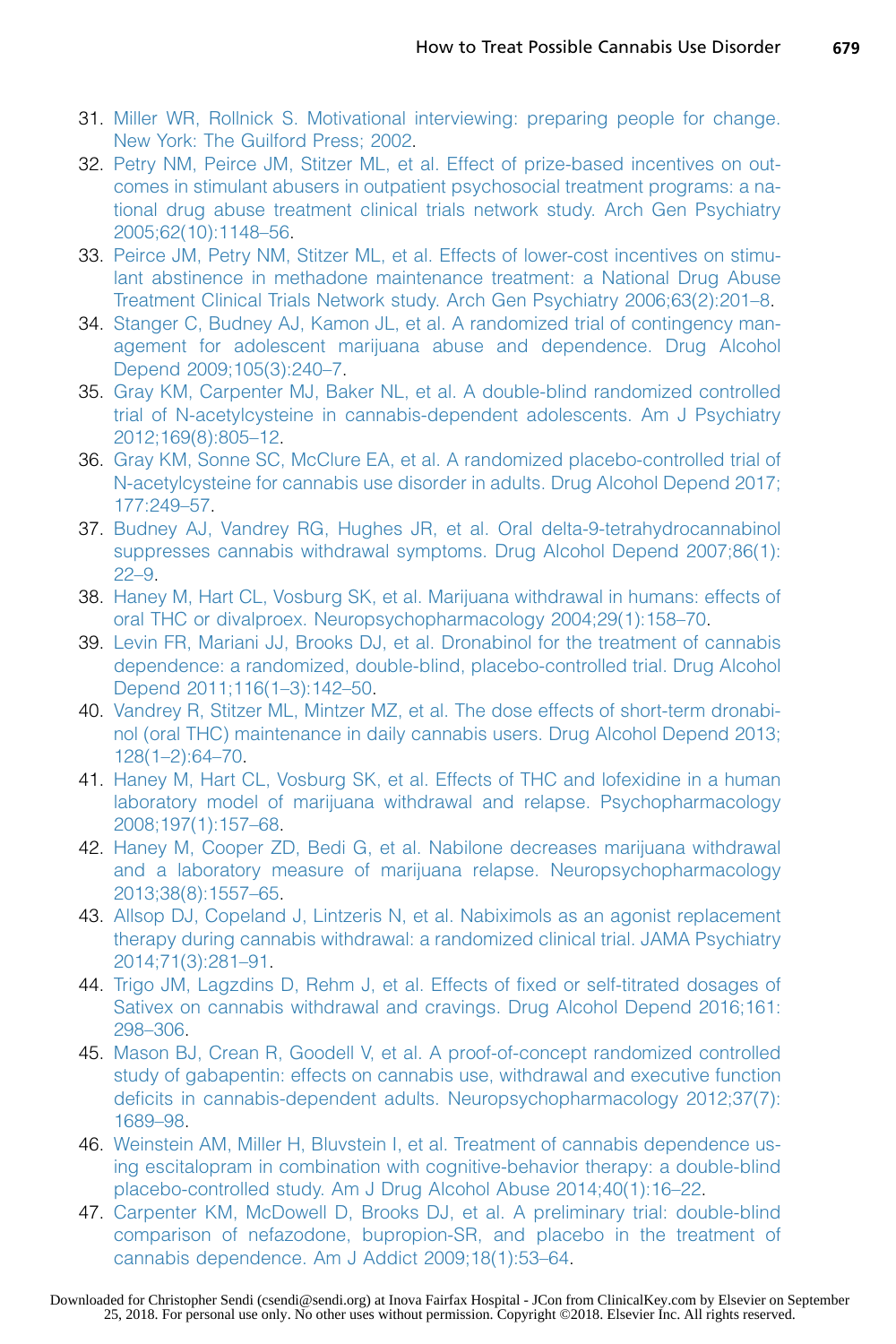- <span id="page-13-0"></span>48. [Levin FR, Mariani J, Brooks DJ, et al. A randomized double-blind, placebo](http://refhub.elsevier.com/S0025-7125(18)30013-0/sref48)[controlled trial of venlafaxine-extended release for co-occurring cannabis depen](http://refhub.elsevier.com/S0025-7125(18)30013-0/sref48)[dence and depressive disorders. Addiction 2013;108\(6\):1084–94.](http://refhub.elsevier.com/S0025-7125(18)30013-0/sref48)
- 49. [Cornelius JR, Bukstein OG, Douaihy AB, et al. Double-blind fluoxetine trial in co](http://refhub.elsevier.com/S0025-7125(18)30013-0/sref49)[morbid MDD-CUD youth and young adults. Drug Alcohol Depend 2010;112\(1–2\):](http://refhub.elsevier.com/S0025-7125(18)30013-0/sref49) [39–45.](http://refhub.elsevier.com/S0025-7125(18)30013-0/sref49)
- 50. [Penetar DM, Looby AR, Ryan ET, et al. Bupropion reduces some of the symptoms](http://refhub.elsevier.com/S0025-7125(18)30013-0/sref50) [of marihuana withdrawal in chronic marihuana users: a pilot study. Subst Abuse](http://refhub.elsevier.com/S0025-7125(18)30013-0/sref50) [2012;6:63–71](http://refhub.elsevier.com/S0025-7125(18)30013-0/sref50).
- 51. [Haney M, Ward AS, Comer SD, et al. Bupropion SR worsens mood during mari](http://refhub.elsevier.com/S0025-7125(18)30013-0/sref51)[juana withdrawal in humans. Psychopharmacology 2001;155\(2\):171–9.](http://refhub.elsevier.com/S0025-7125(18)30013-0/sref51)
- 52. [Levin FR, McDowell D, Evans SM, et al. Pharmacotherapy for marijuana depen](http://refhub.elsevier.com/S0025-7125(18)30013-0/sref52)[dence: a double-blind, placebo-controlled pilot study of divalproex sodium. Am J](http://refhub.elsevier.com/S0025-7125(18)30013-0/sref52) [Addict 2004;13\(1\):21–32.](http://refhub.elsevier.com/S0025-7125(18)30013-0/sref52)
- 53. [McRae-Clark AL, Carter RE, Killeen TK, et al. A placebo-controlled trial of buspir](http://refhub.elsevier.com/S0025-7125(18)30013-0/sref53)[one for the treatment of marijuana dependence. Drug Alcohol Depend 2009;](http://refhub.elsevier.com/S0025-7125(18)30013-0/sref53) [105\(1–2\):132–8](http://refhub.elsevier.com/S0025-7125(18)30013-0/sref53).
- 54. [McRae-Clark AL, Carter RE, Killeen TK, et al. A placebo-controlled trial of atom](http://refhub.elsevier.com/S0025-7125(18)30013-0/sref54)[oxetine in marijuana-dependent individuals with attention deficit hyperactivity dis](http://refhub.elsevier.com/S0025-7125(18)30013-0/sref54)[order. Am J Addict 2010;19\(6\):481–9.](http://refhub.elsevier.com/S0025-7125(18)30013-0/sref54)
- 55. [Haney M, Hart CL, Vosburg SK, et al. Effects of baclofen and mirtazapine on a](http://refhub.elsevier.com/S0025-7125(18)30013-0/sref55) [laboratory model of marijuana withdrawal and relapse. Psychopharmacology](http://refhub.elsevier.com/S0025-7125(18)30013-0/sref55) [2010;211\(2\):233–44](http://refhub.elsevier.com/S0025-7125(18)30013-0/sref55).
- 56. [Sugarman DE, Poling J, Sofuoglu M. The safety of modafinil in combination with](http://refhub.elsevier.com/S0025-7125(18)30013-0/sref56) [oral 9-tetrahydrocannabinol in humans. Pharmacol Biochem Behav 2011;98\(1\):](http://refhub.elsevier.com/S0025-7125(18)30013-0/sref56) [94–100.](http://refhub.elsevier.com/S0025-7125(18)30013-0/sref56)
- 57. [Haney M, Bisaga A, Foltin RW. Interaction between naltrexone and oral THC in](http://refhub.elsevier.com/S0025-7125(18)30013-0/sref57) [heavy marijuana smokers. Psychopharmacology 2003;166\(1\):77–85](http://refhub.elsevier.com/S0025-7125(18)30013-0/sref57).
- 58. [Cooper ZD, Foltin RW, Hart CL, et al. A human laboratory study investigating the](http://refhub.elsevier.com/S0025-7125(18)30013-0/sref58) [effects of quetiapine on marijuana withdrawal and relapse in daily marijuana](http://refhub.elsevier.com/S0025-7125(18)30013-0/sref58) [smokers. Addict Biol 2013;18\(6\):993–1002.](http://refhub.elsevier.com/S0025-7125(18)30013-0/sref58)
- 59. [Haney M, Malcolm RJ, Babalonis S, et al. Oral cannabidiol does not alter the sub](http://refhub.elsevier.com/S0025-7125(18)30013-0/sref59)[jective, reinforcing or cardiovascular effects of smoked cannabis. Neuropsycho](http://refhub.elsevier.com/S0025-7125(18)30013-0/sref59)[pharmacology 2016;41\(8\):1974–82.](http://refhub.elsevier.com/S0025-7125(18)30013-0/sref59)
- 60. [Huestis MA, Boyd SJ, Heishman SJ, et al. Single and multiple doses of rimona](http://refhub.elsevier.com/S0025-7125(18)30013-0/sref60)[bant antagonize acute effects of smoked cannabis in male cannabis users. Psy](http://refhub.elsevier.com/S0025-7125(18)30013-0/sref60)[chopharmacology 2007;194\(4\):505–15.](http://refhub.elsevier.com/S0025-7125(18)30013-0/sref60)
- 61. [Schindler CW, Redhi GH, Vemuri K, et al. Blockade of nicotine and cannabinoid](http://refhub.elsevier.com/S0025-7125(18)30013-0/sref61) [reinforcement and relapse by a cannabinoid CB1-receptor neutral antagonist](http://refhub.elsevier.com/S0025-7125(18)30013-0/sref61) [AM4113 and inverse agonist rimonabant in squirrel monkeys. Neuropsychophar](http://refhub.elsevier.com/S0025-7125(18)30013-0/sref61)[macology 2016;41\(9\):2283–93](http://refhub.elsevier.com/S0025-7125(18)30013-0/sref61).
- 62. [Despres JP, Golay A, Sjostrom L. Effects of rimonabant on metabolic risk factors](http://refhub.elsevier.com/S0025-7125(18)30013-0/sref62) [in overweight patients with dyslipidemia. N Engl J Med 2005;353\(20\):2121–34](http://refhub.elsevier.com/S0025-7125(18)30013-0/sref62).
- 63. [Scheen AJ. CB1 receptor blockade and its impact on cardiometabolic risk fac](http://refhub.elsevier.com/S0025-7125(18)30013-0/sref63)[tors: overview of the RIO programme with rimonabant. J Neuroendocrinol 2008;](http://refhub.elsevier.com/S0025-7125(18)30013-0/sref63) [20\(Suppl 1\):139–46](http://refhub.elsevier.com/S0025-7125(18)30013-0/sref63).
- 64. [Gueye AB, Pryslawsky Y, Trigo JM, et al. The CB1 neutral antagonist AM4113 re](http://refhub.elsevier.com/S0025-7125(18)30013-0/sref64)[tains the therapeutic efficacy of the inverse agonist rimonabant for nicotine](http://refhub.elsevier.com/S0025-7125(18)30013-0/sref64) [dependence and weight loss with better psychiatric tolerability. Int J Neuropsy](http://refhub.elsevier.com/S0025-7125(18)30013-0/sref64)[chopharmacol 2016;19\(12\) \[pii:pyw068\]](http://refhub.elsevier.com/S0025-7125(18)30013-0/sref64).